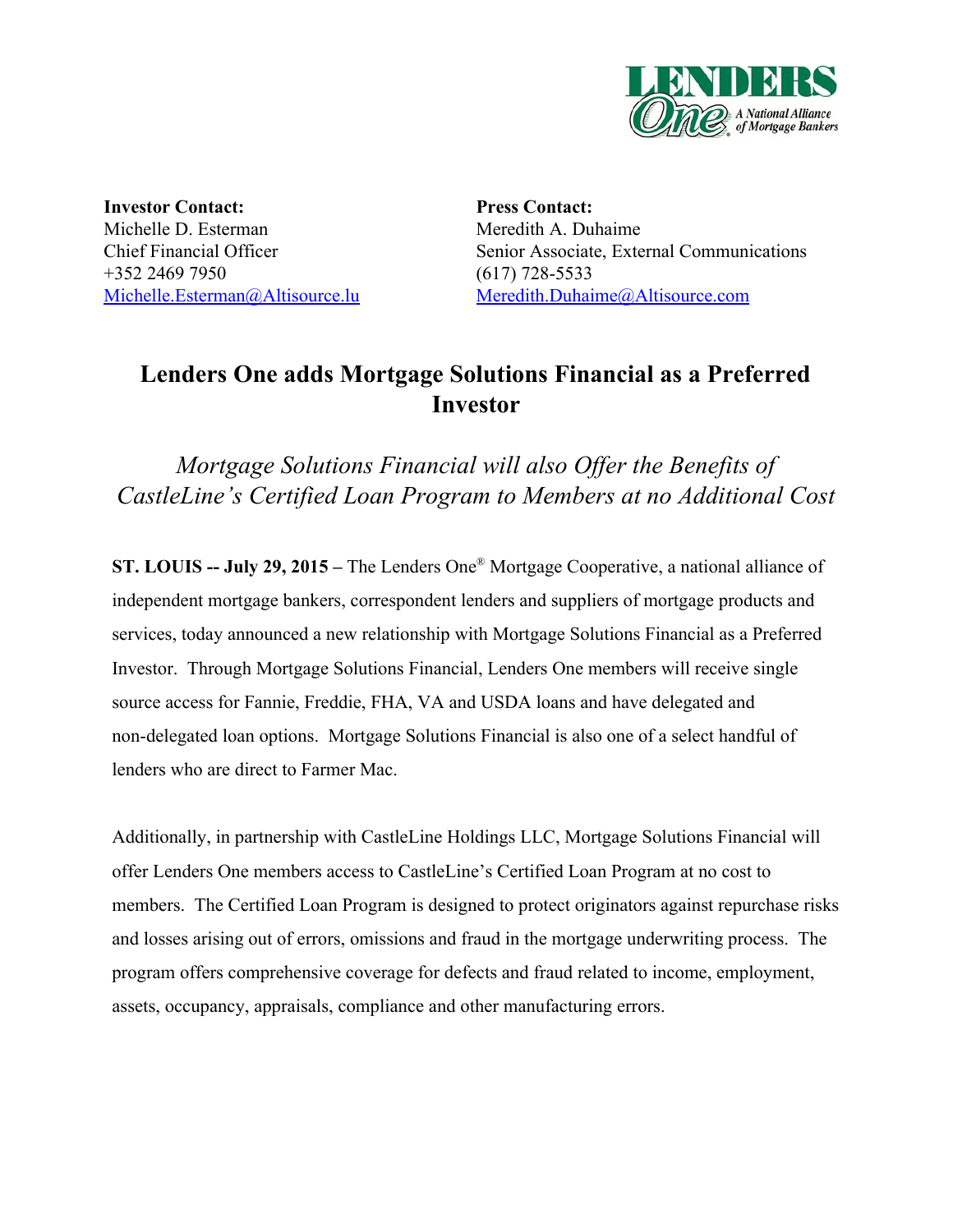"Mortgage Solutions has been a member of Lenders One since 2012, and we are excited to now introduce them to our platform as a preferred investor. We are thrilled that they are offering the Certified Loan coverage to our members at no charge as our members attempt to navigate today's highly regulated environment," said Daniel Goldman, Interim Chief Executive Officer, Lenders One.

"This expanded relationship provides mutually beneficial opportunities for our Company and for the members of Lenders One," said Alan A. Kalell, President and CEO of Mortgage Solutions Financial. "We have built a solid reputation for helping customers get the loan that is right for them. This partnership increases access to today's popular mortgage loan options and helps break through the barrier of entry to these loans."

## **About Lenders One**® **Mortgage Cooperative**

Lenders One [\(www.LendersOne.com\)](http://www.lendersone.com/) was established in 2000 as a national alliance of independent mortgage bankers, correspondent lenders and suppliers of mortgage products and services. Members of the St. Louis-based platform originated \$200 billion in mortgages in 2014; collectively ranking as one of the largest retail mortgage origination entities in the U.S. Lenders One, more than 280 lender members strong, is managed by a subsidiary of Altisource Portfolio Solutions, S.A.

## **About Altisource®**

Altisource Portfolio Solutions S.A. is a premier marketplace and transaction solutions provider for the real estate, mortgage and consumer-debt industries. Altisource's proprietary business processes, vendor and electronic payment management software and behavioral science-based analytics improve outcomes for marketplace participants. Altisource has been named to Fortune's fastest growing global [companies](http://fortune.com/100-fastest-growing-companies/altisource-portfolio-solutions-26/) two years in a row. Additional information is available at [altisource.com.](http://www.altisource.com/)

#### **About Mortgage Solutions Financial**

Mortgage Solutions of Colorado, LLC, dba Ag-America and Mortgage Solutions Financial, was established in 1997. It is a full service direct and wholesale mortgage lender with headquarters in Colorado Springs, Colorado. Mortgage Solutions Financial offers a comprehensive range of services that helps families across the country purchase new homes and refinance existing mortgages.

#### **About CastleLine**